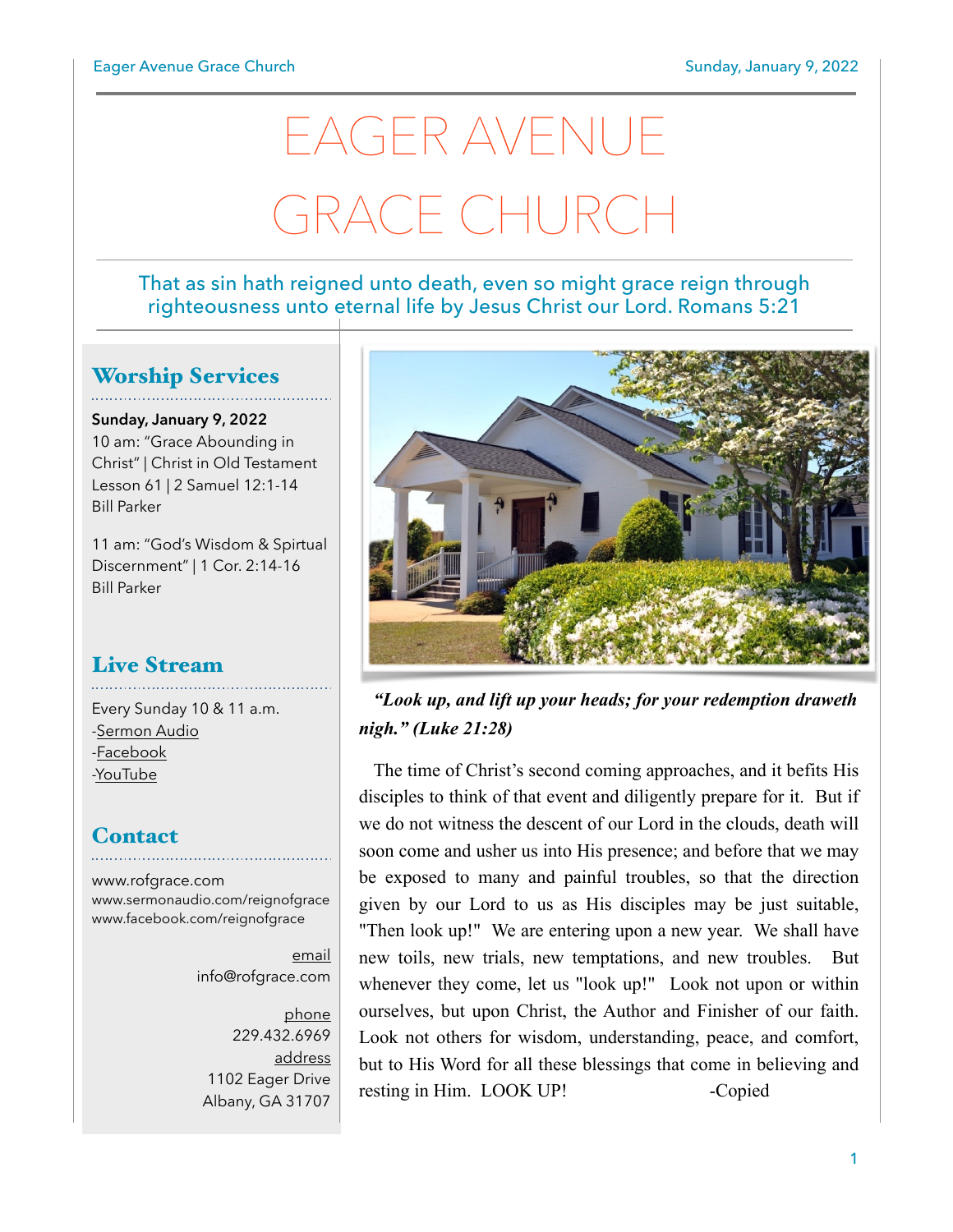## *"That Wil I Seek Afer"*

#### *"One thing have I desired of the LORD, that will I seek after; that I may dwell in the house of the LORD all the days of my life, to behold the beauty of the LORD, and to enquire in His temple." (Psalm 27:4)*

 As we begin another new year, let us not make useless resolutions we all know we will not keep. Let us, however, as children of God, sinners saved and given all the blessings of eternal life by His grace in Christ, resolve to *"seek after"* Christ and the things of God more than we ever have. Let us resolve to love Him and His people more and to know Him and His Word more. Let us resolve every day to give Christ all the glory and praise He deserves as He in sovereign grace and mercy has freely given us all of salvation and preserves us unto the end. *"The beauty of the Lord"* is found in Jesus Christ, the Son of God incarnate, and in His accomplished work of redemption to secure the forgiveness of our sins by His blood and our justification before God by His righteousness imputed. We are accepted in HIM, and He has given us spiritual life to desire His glory and praise. He is our beauty, and therefore, let us resolve to seek Him more, to know Him more, to trust and follow Him more. Let us all pray that God Who has given us this holy desire to cause this desire to grow so that we not only resolve to seek after Him, dwell in His house all the days of our lives, behold His beauty, and inquire in His temple, but that we follow through with our resolve. Let us pray to our God for such an intense desire to do these things that we cannot help but act upon it to the praise of the glory of His grace in Christ our Lord and Savior. —Pastor Bill Parker

 Child of God, would you really desire to give thanks to your heavenly Father for the great salvation He has freely given to you in and by Christ? If you answer, "yes," as you should, then trust in Him and lean not to your own understanding; worship Him both privately and publicly in the beauty of holiness which is found in Christ; and serve Him with gladness motivated, not by the legal yearnings of the flesh, but by the compellings of the Spirit Who drives you in the spirit of grace, love, and gratitude. —Copied

## Progressive Sanctification

 I do not accept the doctrine of progressive sanctification. In the New Testament, sanctification is a gift of a perfect status of holiness or purification imputed to the believer in Christ--even as justification is a gift of a perfect status of rightness or justness imputed to the believer based on Christ's merit. The hope expressed that believers will be 'sanctified wholly' or 'preserved blameless' is the same as the hope expressed that believers will hold fast the beginnings of their confidence unto the end. Neither notion is progressive if we believe in the sovereign election of God in Christ. —Bob Higby

#### **Justification**

God the Father contrived the plan and method of justification. It would have been a puzzling question to angels and men had not He resolved it. "How should man," sinful man, "be just with God?" But God in His infinite wisdom "found a ransom," a Ransomer, a Redeemer of His people, to bring in everlasting righteousness for them, and thereby acquit and discharge them, and "deliver them from going down to the pit" of ruin and destruction. "God was in Christ reconciling the world to Himself." God was with Him, forming the scheme of their peace and reconciliation, of their redemption, justification, and salvation – "not imputing their trespasses," but the righteousness of His Son to them (Job 9:2; 33:24; 2 Corinthians 5:19). —John Gill